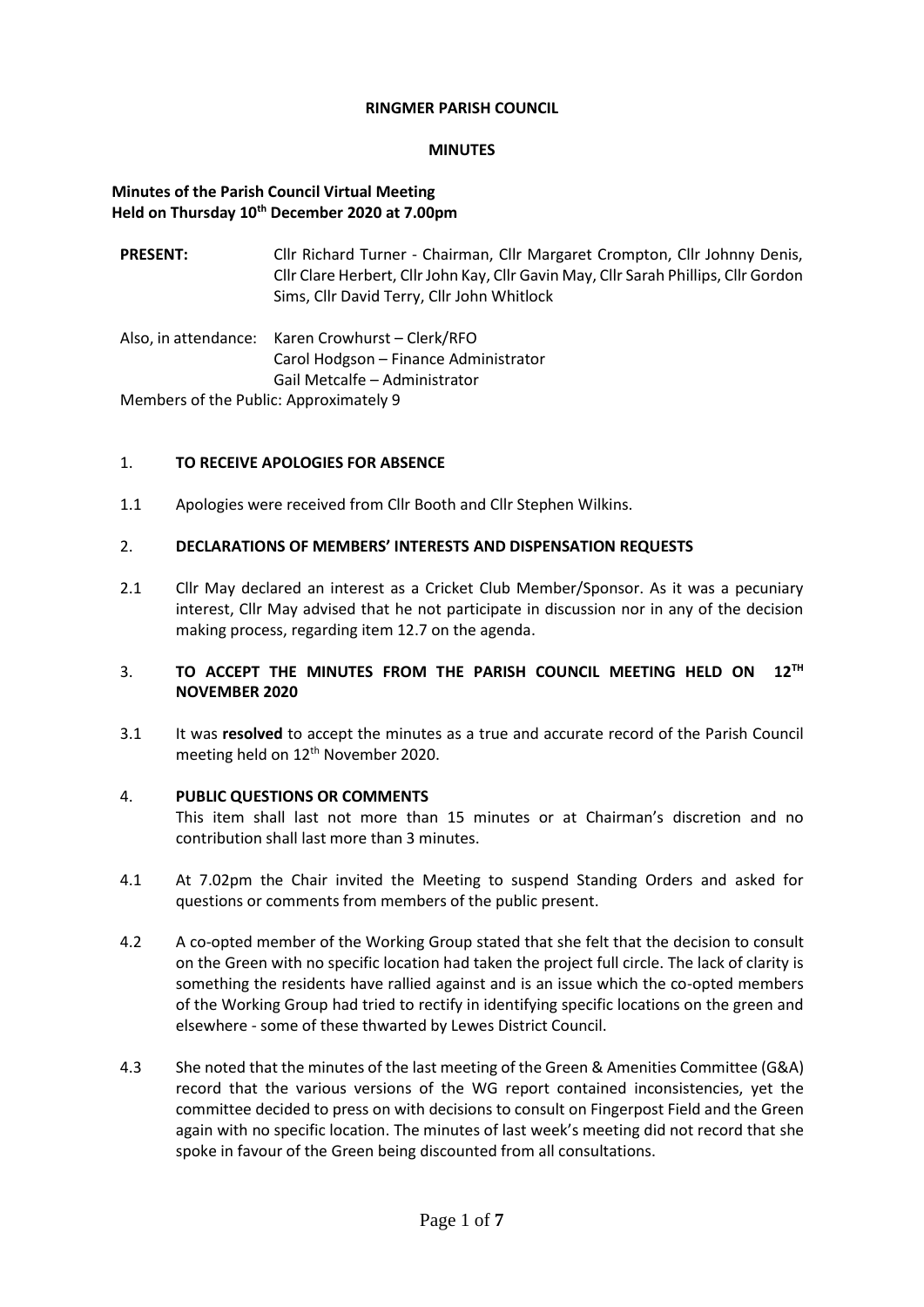She went on to say that the group keeps being asked when it will talk to the potential users. She said they have spoken to the young people who have lost their skate park and the Parish Council already has an excellent wish list as a result.

- 4.4 It was reported that a letter from a resident dated 28<sup>th</sup> November 2020 addressed to the Chair of the G&A re. the proposed skate park on the Village Green had not been reported to the G&A meeting on 3<sup>rd</sup> December 2020. It was recognised that this had now been circulated to the Councillors. As this letter provided new information and was not reported, it was requested that the recommendation to the Council be revisited and that the recommendation to commence consultation on the three sites named is referred back to the G&A Committee for review. A request to address the Committee when it undertakes this review was made.
- 4.4 Standing Orders were reinstated at 7.05pm.

# 5. **CO-OPTION OF COUNCILLOR**

- 5.1 The Clerk advised Members that no one has come forward for consideration.
- 6. **REPORTS FROM DISTRICT AND COUNTY COUNCILLORS – Maximum 15 minutes** a) To note any written reports previously received
- 6.1 The CIL awarded in the paper which was agreed at LDC Cabinet on Thursday afternoon are as follows:
- 6.2 1. Ringmer Football Club - Seating stands, goals and standing area £61,800
	- 2. Ringmer Village Hall Improvements to the building including extensions and new kitchen areas £95,296
	- 3. Ringmer Bowls Club New Pavilion £35,000
	- 4. Ringmer Cricket Club electronic scoreboard up to £4,291.00
- 6.3 While it has been formally agreed by Cabinet, the recipients may not have received formal notification.
- 6.4 Members noted the content of the report received from County Councillor Phillip Daniel

#### 7. **ACTION POINTS AND REPORT FROM THE CLERK**

- a) Strategic Plan
- 7.1 The Clerk advised that this item is still ongoing.

#### 8. **CORRESPONDENCE – FOR NOTING OR ACTION**

- a) To consider any correspondence for noting or action received after this agenda has been published
- 8.1 Tim Bartlett of East Sussex County Council had emailed a request on 3rd December 2020 to explore the possibility of developing a Ringmer Water/Flood Action Group with the residents from the Caburn Group. The dates being looked at were  $14<sup>th</sup>$ , 16<sup>th</sup> and 21<sup>st</sup> December 2020. Cllrs were asked if anyone wished to be involved. Cllrs May and Terry expressed an interest. As the Clerk is on holiday on Monday and the meeting dates are quite soon, under the scheme of delegation Cllr May is to respond. **Action**: **Cllr May to respond to Tim Bartlett directly.**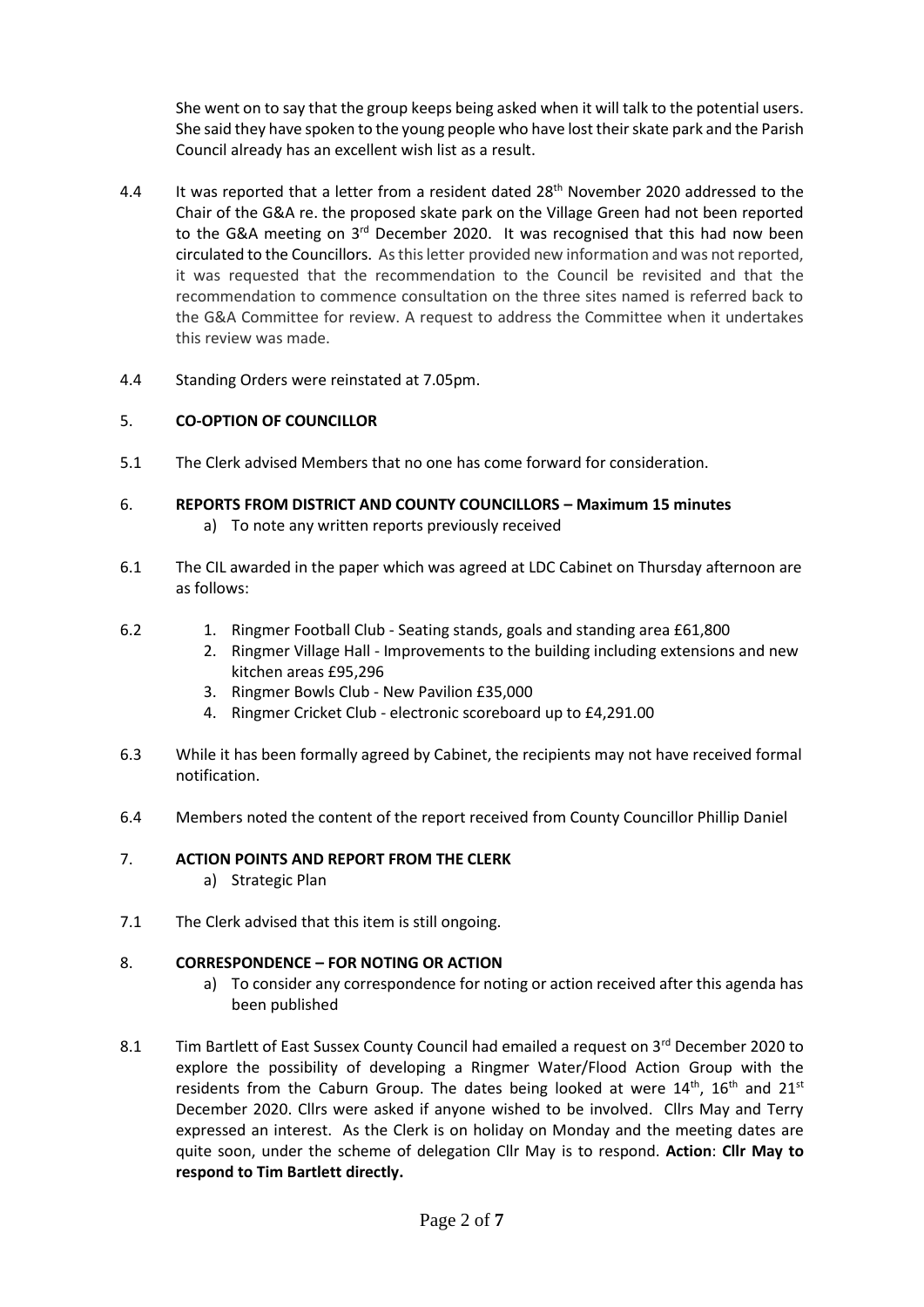## 9. **TO CONSIDER DISBANDING THE OFFICE AND FINANCE COMMITTEE**

9.1 A proposal for the Finance Committee to meet bi-monthly to allow more time for full recommendation to come to Council was made and seconded. After much discussion this proposal was withdrawn, and this was seconded. A proposal to keep the Committee was made with the frequency, timings and how to run it to be decided at a later date. This was seconded. This went to a vote with a show of hands and was voted for unanimously from those present. (Cllr Kay had just joined the meeting and so did not vote).

## 11. **APPOINTMENTS OF COUNCILLORS**

- 11.1 a) Office and Finance Committee 1 Member
- 11.2 No-one came forward.
- 11.3 b) Personnel Sub Committee 1 Member
- 11.4 Cllr Sims expressed an interest and so became the new member. It was queried whether this meant Cllr Sims would also be a member of the O&F Committee, but this was not stipulated under the terms of reference, so he is not a member of the O&F Committee.

# 12. **OFFICE & FINANCE:**

12.1 1. Payments and Receipts

(Previously circulated)

- 2. Bank Reconciliation(s)
- 3. Bank Summary
- 4. Cost Centre Report
- 12.2 Points 1) to 4) were taken together and approval was obtained and seconded.
- 12.3 5. Quotation(s)
- 12.4 There were no quotations for consideration.
- 12.3 6. Grant application(s)/Donations
- 12.4 As below.

# 12.5 **7. East Sussex Wild-Life Rescue - Donation**

12.6 A proposal was made to pay them £50.00 i.e., the same as last year. This was seconded and voted for unanimously.

# 12.7 **8. Ringmer Cricket Club £2,000.00 – Special Projects Application**

12.8 After some discussion, a proposal was made to pay the £2,000.00 requested on the understanding that LDC would make up the difference of the full amount required. This was seconded and voted on by a show of hands. This was voted for unanimously. Cllr May did not vote due to his previously declared interest.

# 12.9 **9. Ringmer Primary & Nursery School PTA Amount TBC – Special Projects Application**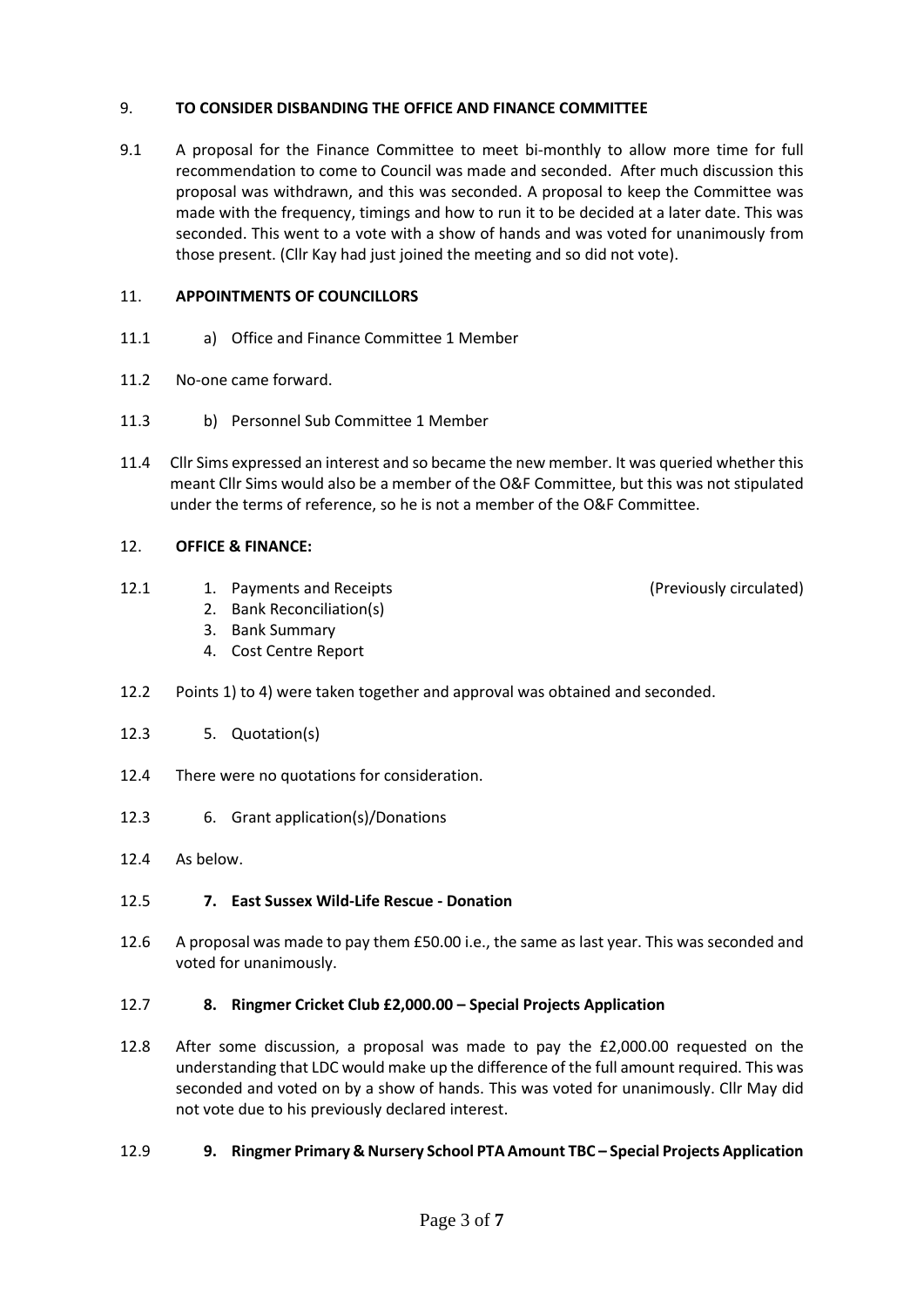- 12.10 A proposal was made to exercise the general power of competence due to the Covid pandemic and other financial difficulties for RPC to award £2,000.00 to the PTA. This was seconded and voted for unanimously by a show of hands.
- 12.11 10. Bank account signatories Progress
- 12.12 Progress had been made and those Cllrs who are signatories should be hearing from the bank next week.
- 12.13 11. External Auditor's report
- 12.14 Members noted the report.
- 13. **OFFICE AND STAFFING BUDGET –** Please note the office Budget includes, grants, subscriptions, professional services, and IT provision
- 13.1 A proposal was made to accept the budget which was seconded. This was voted for with 4 voting to accept, 0 against and 4 abstaining. **Budget was accepted.**
- 13.2 A proposal was made that RPC should allocate up to £5k as a grant for the RVH to help them through the 20/21 winter period, that is up to  $1<sup>st</sup>$  April 2021. And that the RPC should allocate a risk contingency fund or Reserve of £20k to support the RVH in case there are unexpected costs that are compounded by the current crisis. These funds to be requested by the trustees of the RVH from the council if they are required and for the council to agree at the time as to whether they are needed. The contingency to be in place until April 2022. The RPC to decide whether the allocation should stay in place beyond that time at next year's budget review/approval. In order to have funding available for this Reserve we will need to put this into our budget for next year and this may increase the precept. If the reserved funds remain unused at the end of next financial year and the risk contingency is no longer required, then the council will allocate the reserve at next year's budget as they see fit at that time. This was seconded and voted on. 4 were for, 3 were against and 1 abstained. Proposal was granted.
- 13.3 During this item, prior to the vote being held, the Clerk advised raising the precept to place in an earmarked reserve on behalf of a community group or organisation. would not be appropriate as the precept is for the purpose to cover the running costs, any projects that will need to be expended again in that administration year.
- 13.5 The Clerk advised also that Council should look at an **alternative** method to release this type of expenditure other than raising the precept if Council is minded agreeing with the full proposal. For example, using reserves or applying for grants. The Clerk also advised as part of due process and to be clear of this decision when audited that a grant application form should be completed in order for there to be an audit trail for the £5k grant. As this grant is outside of policy, Council may have to exercise the General Power of Competence.
- 13.6 The Finance Administrator was asked for advice to which she recommended careful consideration be given to any precedents being set and the amount which may be taken from reserves may remove the Special Projects pot of money. The Finance Officer advised that grants would not usually be granted for running costs but for capital costs.

With all of this in mind. It was **resolved** to accept and vote on the proposal.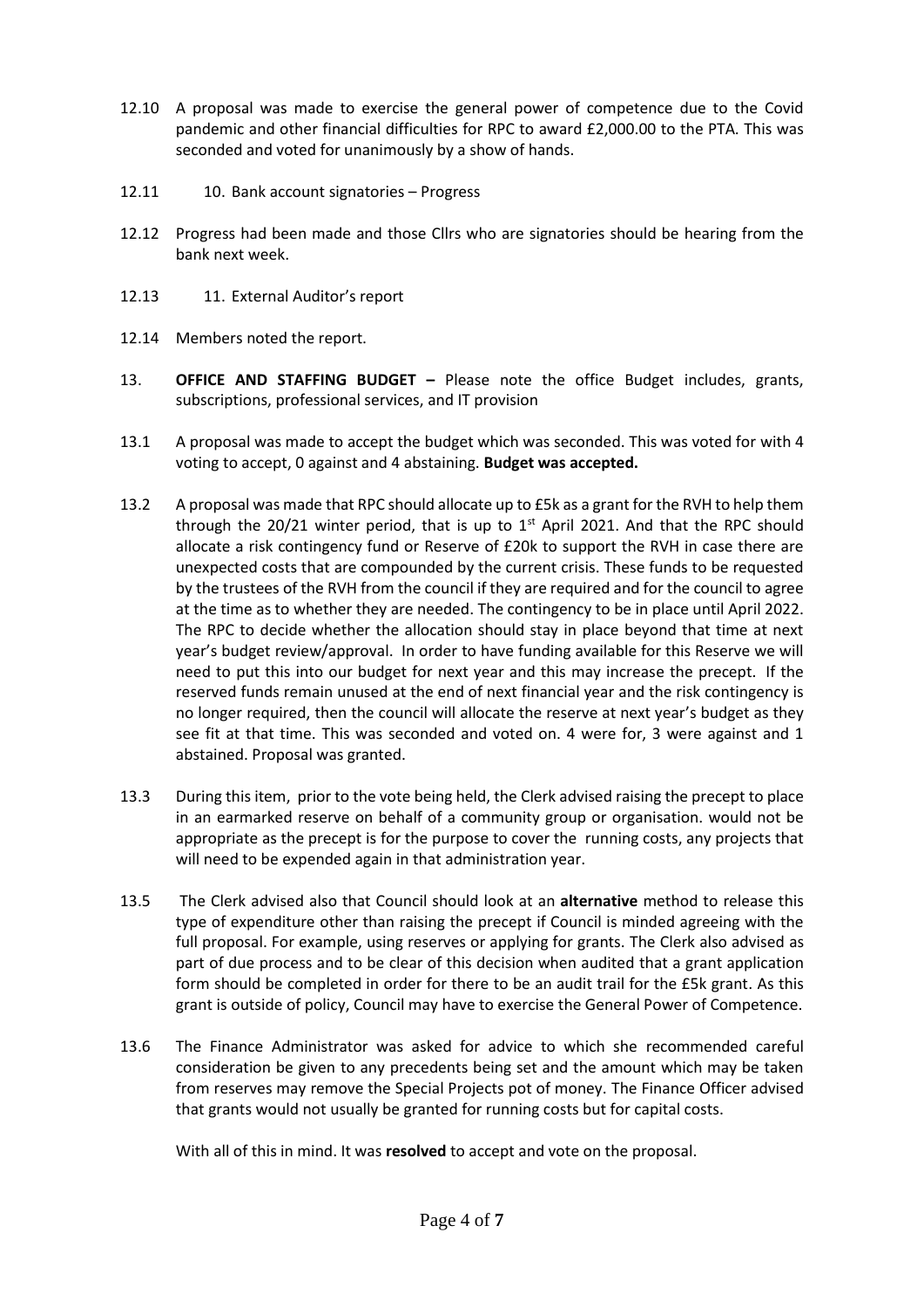## 14. **STAFF RECRUTIMENT –** REPLACEMENT OF ASSISTANT CLERK

- 14.1 There had been 6 expressions of interest and 2 applications who would be shortlisted and interviewing to take place w/c  $21^{st}$  December 2020 for a February 2021 start. The Personnel Sub-Committee would be doing the interviewing i.e., Cllrs Sims and Turner and the Clerk.
- 14.2 A proposal was made to allocate £6k to the budget this year for the HR Consultant to undertake a review in January 2021. This was seconded. All members in attendance voted and were in favour. Proposal was granted. This was previously mentioned by the Clerk when Council were considering the budget as it affects the reserves going forward.

# 15. **PLANNING APPLICATIONS**

# 15.1 **LW/20/0749 17 Delves Way**

Proposed garage conversion

15.2 A proposal was made to reject this planning application as it goes against 8.3 of the Ringmer Neighbourhood Plan which states 2 parking spaces for a 3 bedroom house, in this case there is one parking space in the garage and one on the drive. This was seconded and voted on. 8 were for rejecting this application and 1 was against rejecting it.

#### 15.3 **Comments and observations.**

Ringmer Parish Council recommends refusal of this application.

- 15.3 **LW/20/0746 The Elms Ringmer** Demolition of rear conservatory, erection of a single storey rear extension, erection of a covered open porch, internal alterations
- 15.4 There was an issue with 5 Cllrs not having seen this on the revised agenda so the 5 Cllrs who had seen it were happy for it to go through as it was a resubmission with the height of the eaves being reduced to be in line with the existing building.

#### 15.5 **Comments and observations**

Ringmer Parish Council has no objections regarding this application.

# 16. **REPORTS BY LEAVE – NOT FOR DISCUSSION OR DECISION**

#### 16.1 Reports were received regarding:

- A new Facebook group Ringmer Safer Roads has been created which Cllrs were encouraged to join.
- Damaged concrete pathway from Delves Way onto the Green. Clerk assured that quotes were being obtained.
- Unpleasant, accusatory emails being received stating that Cllrs are causing residents distress re. the Skate Park. It was pointed out that Cllrs give up their time voluntarily to help the village and that receiving such emails could cause Cllrs themselves some distress.
- A response to the Local Cycling & Infrastructure Plan should be available by end of play tomorrow.
- An extension of time to builders has been given at Caburn Field from 8am 4pm on Saturdays. Recycling bins have been removed providing a net gain of 1 parking space.
- An informal Cllr Surgery by Zoom before Christmas. Please provide your thoughts and indicate times and dates available directly to Chairman.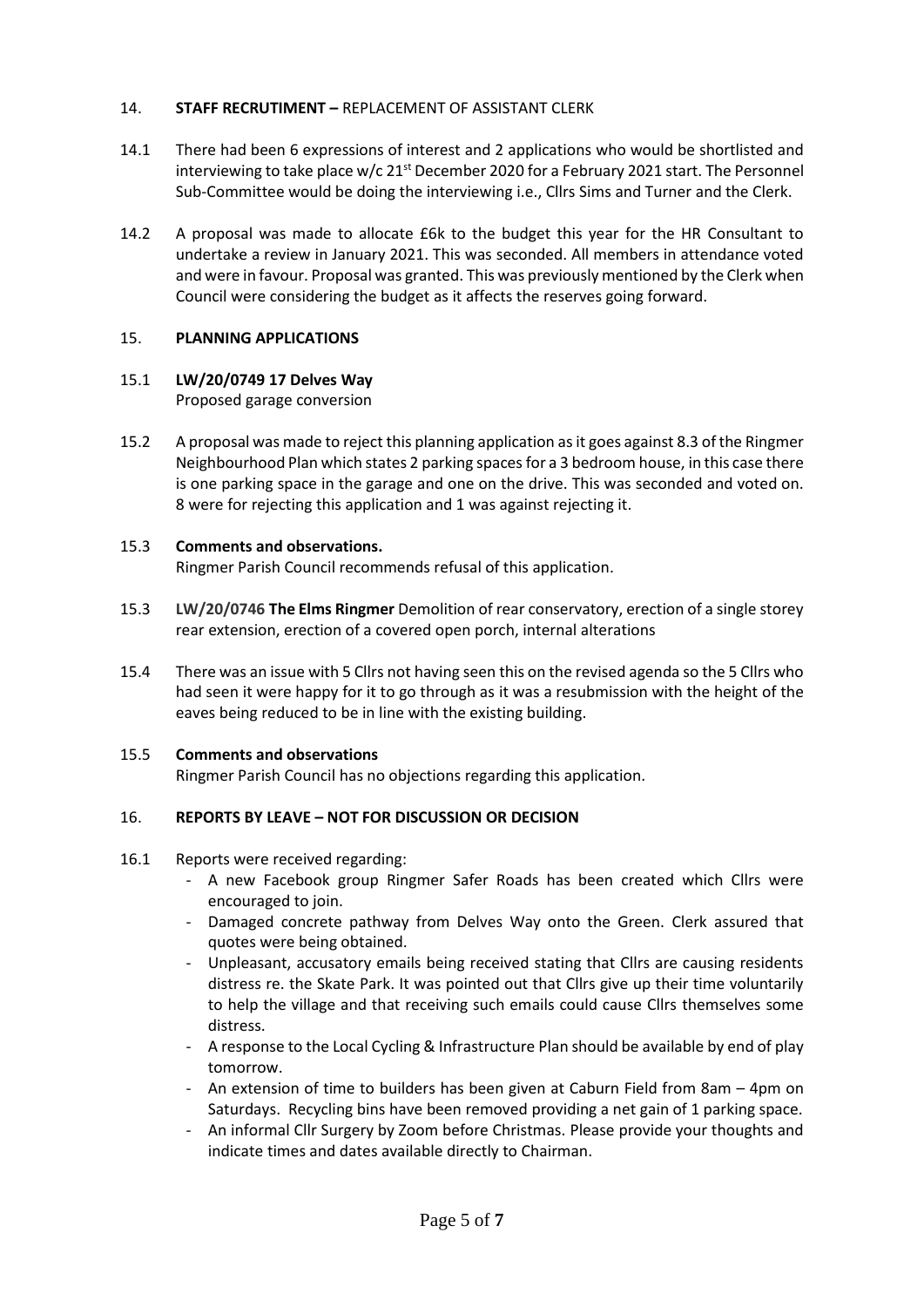#### 17. **ITEMS FOR REFERRAL TO NEXT AGENDA OR APPROPRIATE COMMITTEE**

17.1 There were no items for referral.

## 18. **URGENT ITEMS AT THE CHAIRMAN'S DISCRETION REQUIRING DECISIONS WHICH CANNOT BE HELD OVER UNTIL THE NEXT MEETING**

18.1 There were no urgent items.

There being no further business, the meeting closed at 8.59pm.

| VN  | <b>Date</b> | <b>Bank</b>             | <b>Description</b>                                                              | <b>Supplier</b>                        | <b>Total</b> |
|-----|-------------|-------------------------|---------------------------------------------------------------------------------|----------------------------------------|--------------|
| 278 | 28/10/2020  | <b>Barclays Current</b> | Gift Card                                                                       | <b>Staverton Nursery</b>               | 50.00        |
| 279 | 28/10/2020  | <b>Barclays Current</b> | Redirection of post                                                             | Royal Mail                             | 216.00       |
| 280 | 28/10/2020  | <b>Barclays Current</b> | <b>Flowers</b>                                                                  | Serenata Flowers                       | 29.99        |
| 281 | 28/10/2020  | <b>Barclays Current</b> | 5 x Flash Drives                                                                | Amazon                                 | 17.99        |
| 283 | 29/10/2020  | <b>Barclays Current</b> | Electrical Work Parish Office                                                   | <b>ADH Electrical Services Ltd</b>     | 504.00       |
| 282 | 30/10/2020  | <b>Barclays Current</b> | IT Package                                                                      | Ian Edwards                            | 425.00       |
| 310 | 03/11/2020  | <b>Barclays Current</b> | Stationary/sundries                                                             | <b>Staples</b>                         | 162.82       |
| 315 | 06/11/2020  | <b>Barclays Current</b> | Office equipment                                                                | Amazon                                 | 10.99        |
| 316 | 09/11/2020  | <b>Barclays Current</b> | Office equipment                                                                | Amazon                                 | 24.89        |
| 312 | 09/11/2020  | <b>Barclays Current</b> | Mobile Phone                                                                    | <b>Tesco Mobile</b>                    | 8.50         |
| 317 | 10/11/2020  | Cash                    | Office equipment                                                                | Tesco                                  | 15.15        |
| 285 | 16/11/2020  | <b>Barclays Current</b> | Jubilee Garden Maintenance                                                      | Ringmer Property Maintenance           | 116.67       |
| 287 | 16/11/2020  | <b>Barclays Current</b> | Grass Cutting Potatoe, Neaves, Norlington, GreeRingtameeyPtappesty+Mainstenance |                                        | 140.00       |
| 284 | 16/11/2020  | <b>Barclays Current</b> | Pump<br><b>RBL Annual Grant</b>                                                 | The Royal British Legion               | 300.00       |
| 288 | 16/11/2020  | <b>Barclays Current</b> | Vicarage Way & Grounds Maint                                                    | Ringmer Property Maintenance           | 75.83        |
| 289 | 16/11/2020  | <b>Barclays Current</b> | <b>IT Maintenance</b>                                                           | Ian Edwards                            | 40.00        |
| 286 | 16/11/2020  | <b>Barclays Current</b> | Litter Bin Emptying                                                             | Lewes District Council                 | 29.23        |
| 290 | 16/11/2020  | <b>Barclays Current</b> | Office furniture                                                                | Viking                                 | 49.48        |
| 291 | 16/11/2020  | <b>Barclays Current</b> | Photocopier usage                                                               | Richoh                                 | 170.82       |
| 313 | 19/11/2020  | <b>Barclays Current</b> | Phone Services                                                                  | Zen internet                           | 80.20        |
| 300 | 20/11/2020  | <b>Barclays Current</b> |                                                                                 |                                        |              |
| 301 | 20/11/2020  | <b>Barclays Current</b> |                                                                                 |                                        |              |
| 302 | 20/11/2020  | Barclays Current        |                                                                                 |                                        |              |
| 293 | 24/11/2020  | <b>Barclays Current</b> | CIL funds                                                                       | singinar i ootoali alab                | 1,320.00     |
| 294 | 24/11/2020  | <b>Barclays Current</b> | CIL funds                                                                       | Ringmer Football Club                  | 7,000.00     |
| 292 | 24/11/2020  | <b>Barclays Current</b> | IT Maintenance                                                                  | Ian Edwards                            | 155.00       |
| 303 | 24/11/2020  | <b>Barclays Current</b> |                                                                                 |                                        |              |
| 304 | 24/11/2020  | <b>Barclays Current</b> |                                                                                 |                                        |              |
| 305 | 24/11/2020  | <b>Barclays Current</b> |                                                                                 |                                        |              |
| 306 | 24/11/2020  | <b>Barclays Current</b> |                                                                                 |                                        |              |
| 307 | 24/11/2020  | <b>Barclays Current</b> |                                                                                 |                                        |              |
| 308 | 24/11/2020  | <b>Barclays Current</b> |                                                                                 |                                        |              |
| 309 | 24/11/2020  | <b>Barclays Current</b> |                                                                                 |                                        |              |
| 311 | 24/11/2020  | <b>Barclays Current</b> | Office equipment                                                                | חס∠טוור                                | 71.85        |
| 314 | 24/11/2020  | <b>Barclays Current</b> | Land Registry                                                                   | HM Land Registry                       | 3.00         |
| 295 | 24/11/2020  | <b>Barclays Current</b> | IT Maintenance                                                                  | 123 Connect                            | 62.40        |
| 296 | 24/11/2020  | <b>Barclays Current</b> | <b>Bus Shelter Repair</b>                                                       | <b>Bikedock Solutions Shelterstore</b> | 4,608.00     |
| 297 | 24/11/2020  | <b>Barclays Current</b> | Shredding                                                                       | Archive UK Ltd                         | 108.00       |
| 298 | 24/11/2020  | <b>Barclays Current</b> |                                                                                 | Surrey Hills Solicitors LLP            | 330.00       |